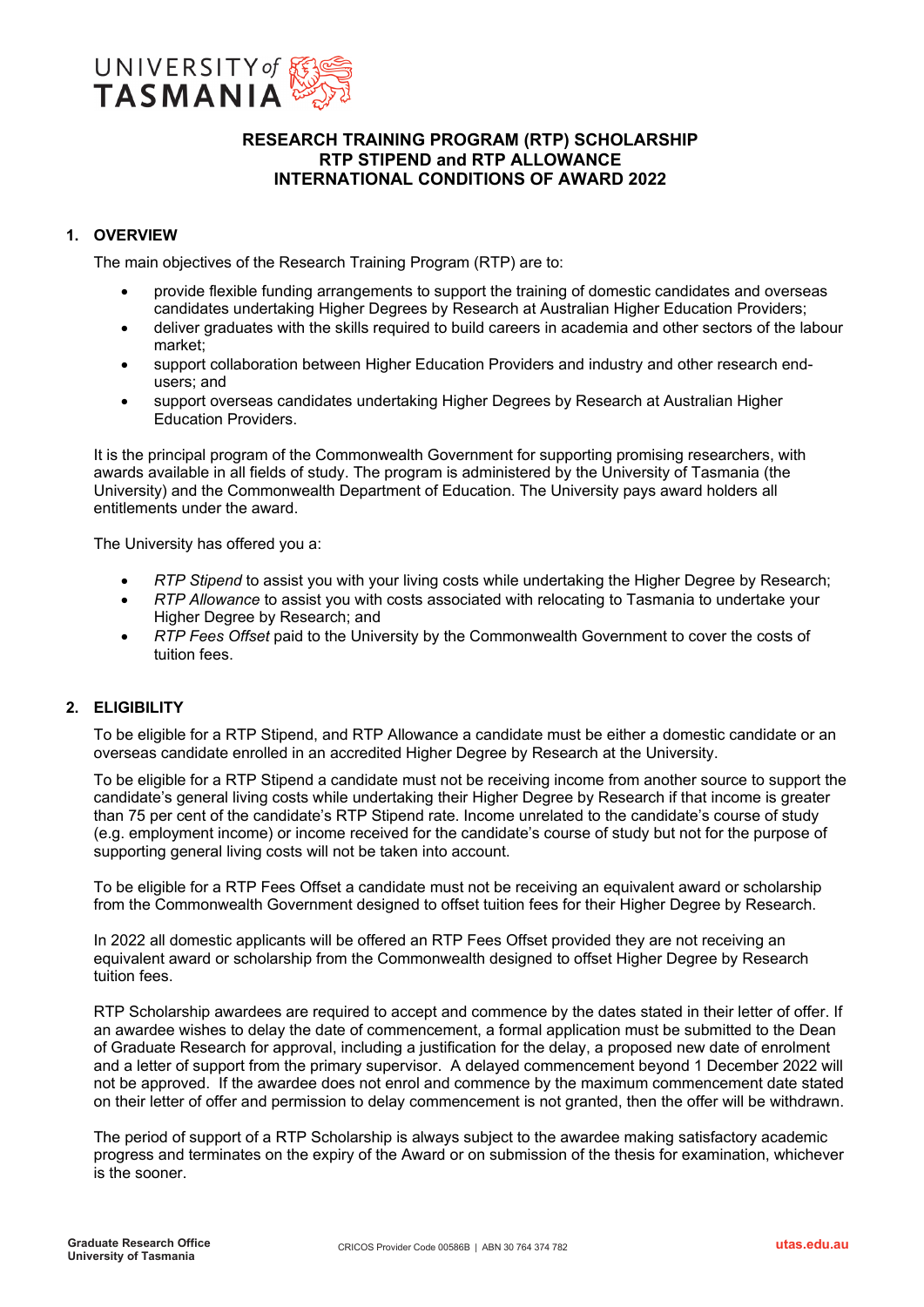

# **3. RTP STIPEND**

*RTP stipends* are awarded on a competitive basis.

In its competitive selection process, the University will give priority to applicants who:

- hold an Australian or New Zealand bachelor's degree with first class honours or qualifications and/or research experience deemed equivalent by the University,
- have a proposed project in an area identified by the University as one of research strength,
- have not already completed a Doctoral degree or equivalent,
- have not already completed a Master of Research degree or equivalent unless intending to undertake a Doctoral degree, and/or
- have not previously held an Australian Government or University-funded Postgraduate Research Award for more than six months.

Applicants who do not satisfy some or all of the above will be considered in the competitive selection process, but may not be prioritised against other applicants who have.

## **4. RTP STIPEND RATE**

Full-time candidates receive a stipend at the rate of AUD\$28,854pa non-taxable (2022 rate, indexed annually).

The stipend rate for any subsequent year are the same as that for the preceding year, indexed in accordance with the method set out in Part 5-6 of the [Higher Education Support Act 2003.](https://www.legislation.gov.au/Details/C2016C00379)

# **5. RTP STIPEND PERIOD OF SUPPORT**

The period of support is calculated from the date of enrolment in the Higher Degree by Research, except where the RTP Scholarship is awarded after commencement of candidature

The duration of the award is 3 years and 6 months for a Doctoral candidate and 2 years for a Masters candidate. There are no provisions for an extension.

A candidate's period of support will be increased pro-rata for those periods of paid leave stipulated in section 14 and approved by the University.

The period of support of a *RTP Stipend* will be reduced by any periods of study undertaken towards the degree prior to the commencement of the *RTP Stipend*.

There are no provisions for *RTP Stipend* extension.

## **6. RTP FEES OFFSET**

An RTP Fees Offset is awarded to all domestic candidates enrolled in a Higher Degree by Research at the University of Tasmania.

In 2022 the Domestic RTP Fees Offset rate will be in the range of AUD\$28,000 - \$40,000.

RTP Fees Offset rates will increase in subsequent years.

## **7. RTP FEES OFFSET PERIOD OF SUPPORT**

The period of support is calculated from the date of enrolment in the Higher Degree by Research. The RTP Fees Offset period of support is:

- Doctoral Candidates: four years at a full-time candidate load and eight years at a part-time candidate load.
- Master of Research Candidates: two years at a full-time candidate load and four years at a part-time candidate load.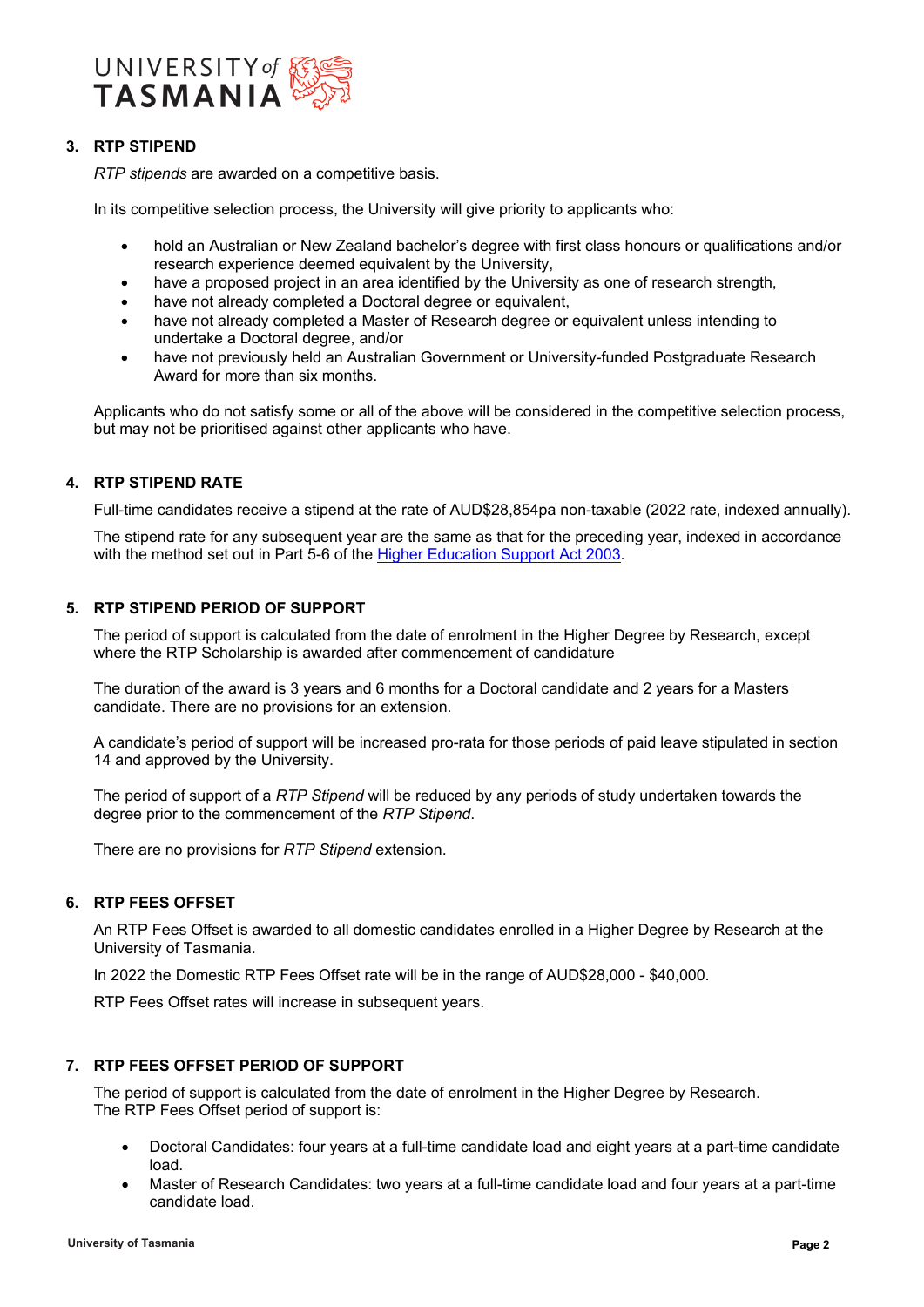

There are no provisions for RTP Fees Offset extensions for candidates undertaking a Doctoral degree or Master of Research.

## **8. RTP ALLOWANCES**

#### **Relocation Allowance:**

Award holders may apply for a one-off relocation allowance of up to AUD\$2,000 in total towards the cost of relocating to Hobart, Launceston or the Cradle Coast from within Australia or from overseas to take up the award.

The allowance covers one way travel expenses for the award holder, any dependent spouse/partner and dependent children, equivalent to the cheapest student or economy airfare to Hobart, Launceston or Burnie. Where an award holder elects to travel by car, they will receive a per kilometre allowance as determined by the University.

Claims for relocation allowance must be submitted:

- once travel has been completed and the award holder has been enrolled;
- within 6 months of the date of commencement of the award; and
- via the HDR Relocation Claim form in the Service Portal accompanied by electronic copies of receipts

Award holders cannot claim for accommodation, rental bond or meal costs as part of the relocation claim.

## **9. TRANSFER BETWEEN HIGHER DEGREES BY RESEARCH**

The University may approve, on the recommendation of the Dean of Graduate Research, the transfer of a RTP Stipend from a Master of Research degree to a Doctoral degree or from a Doctoral degree to a Master of Research degree. The period of support of a transferred RTP Stipend becomes that for the new Higher Degree by Research reduced by periods of equivalent FTE (full-time enrolment) undertaken towards the related degree prior to the transfer.

## **10. STUDY LOAD**

The award is conditional on maintaining full-time enrolment in your program of study at the University of Tasmania.

## **11. TRANSFER OF AN RTP SCHOLARSHIP**

An RTP Scholarship can only be taken up at the university at which the application was lodged and candidates are expected to complete their candidature at that university.

Where a candidate seeks to transfer from one university to another during the tenure of their RTP scholarship, the candidate must discuss with the receiving university whether that university is prepared to continue the RTP Scholarship support as RTP funding is not transferred between institutions.

#### **12. TERMINATION**

The University will terminate a candidate's RTP Scholarship once the thesis is submitted for examination or at the end of the Award, whichever is earlier. Awards will be terminated before this time:

- if, after due inquiry, the University concludes that the Award holder has not fulfilled obligations, met the eligibility criteria or made satisfactory progress;
- if, in the opinion of the institution, the course of study is not being carried out with competence and diligence or in accordance with the offer of award;
- if, after due inquiry, the University concludes that the candidate has committed serious misconduct, including but not limited to the provision of false or misleading information;
- when the candidate ceases to be full-time and when approval has not been obtained to hold the award on a part-time basis;
- if the award holder does not resume study following a period of suspension or make arrangements to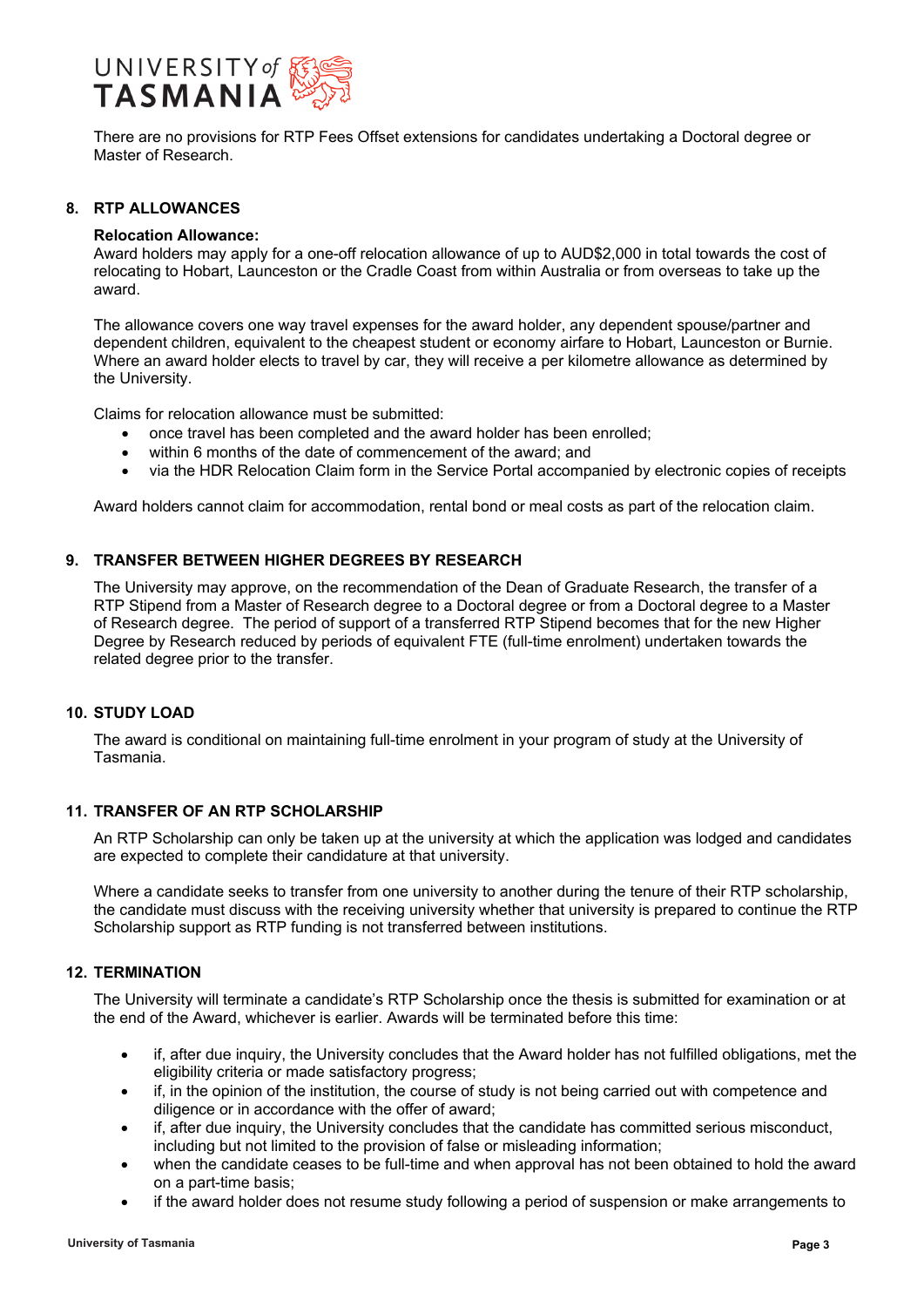

extend that suspension;

- if the award holder takes unapproved leave from their candidature, with no response to attempts at communication by the University;
- if the award holder fails to participate in a formal review of progress and does not respond to reasonable requests to do so;
- if an award holder fails to confirm their candidature within their first twelve months of equivalent fulltime candidature or make arrangements for an extension to their confirmation of candidature due date; or
- on the death or incapacity of the candidate, or withdrawal from the program.

If an RTP Scholarship is terminated, it cannot be re-activated unless the termination occurred in error.

## **13. EMPLOYMENT**

A full-time candidate is expected to spend 38 hours per week progressing their candidature.

A candidate's award may be terminated or they may be placed on probation if the University does not consider that their progress is satisfactory.

#### **Full-time candidates**

A full-time candidate may undertake *limited* work experience or employment during candidature provided it:

- does not interfere with the timely progression and completion of their research project;
- does not exceed on average over a 12-month period, 20% of a full-time load i.e. 365 hours per annum (this does not apply to work undertaken outside of the 38 hours per week that is dedicated to the research project);
- is documented in an updated Research Plan; and
- is endorsed by the academic unit.

## **14. LEAVE ENTITLEMENTS**

#### **PAID LEAVE**

#### **Annual leave**

- Candidates are entitled to 20 working days paid recreation leave each year (accruable). This period does not extend the normal duration of the award.
- The academic unit will manage the application for and granting of annual leave provisions at their discretion.
- The agreement of the Supervisor must be obtained before leave is taken.

#### **Sick leave**

- Candidates are entitled to 10 working days paid sick leave a year (accruable). This period does not extend the normal duration of the award.
- The academic unit will manage the application for and granting of the 10 working days sick leave provision at their discretion.
- For medically substantiated periods of illness lasting longer than ten working days, candidates may receive up to a total of 12 weeks paid sick leave which is additional to the normal duration of the award. Applications for extended sick leave must be submitted via the Service Portal, accompanied by medical certification and endorsed by the Supervisor, Graduate Research Coordinator and Head of School.

## **Maternity Leave**

- Award holders may take up to a maximum of 12 weeks paid maternity leave.
- Paid maternity leave may only be taken once and may not be taken within the first six months of the award (unpaid maternity leave may also be accessed in addition to paid leave, see below).
- Periods of paid maternity leave are additional to the normal duration of the award.
- Applications for maternity leave must be submitted via the Service Portal, accompanied by medical certification and endorsed by the Supervisor, Graduate Research Coordinator and Head of School.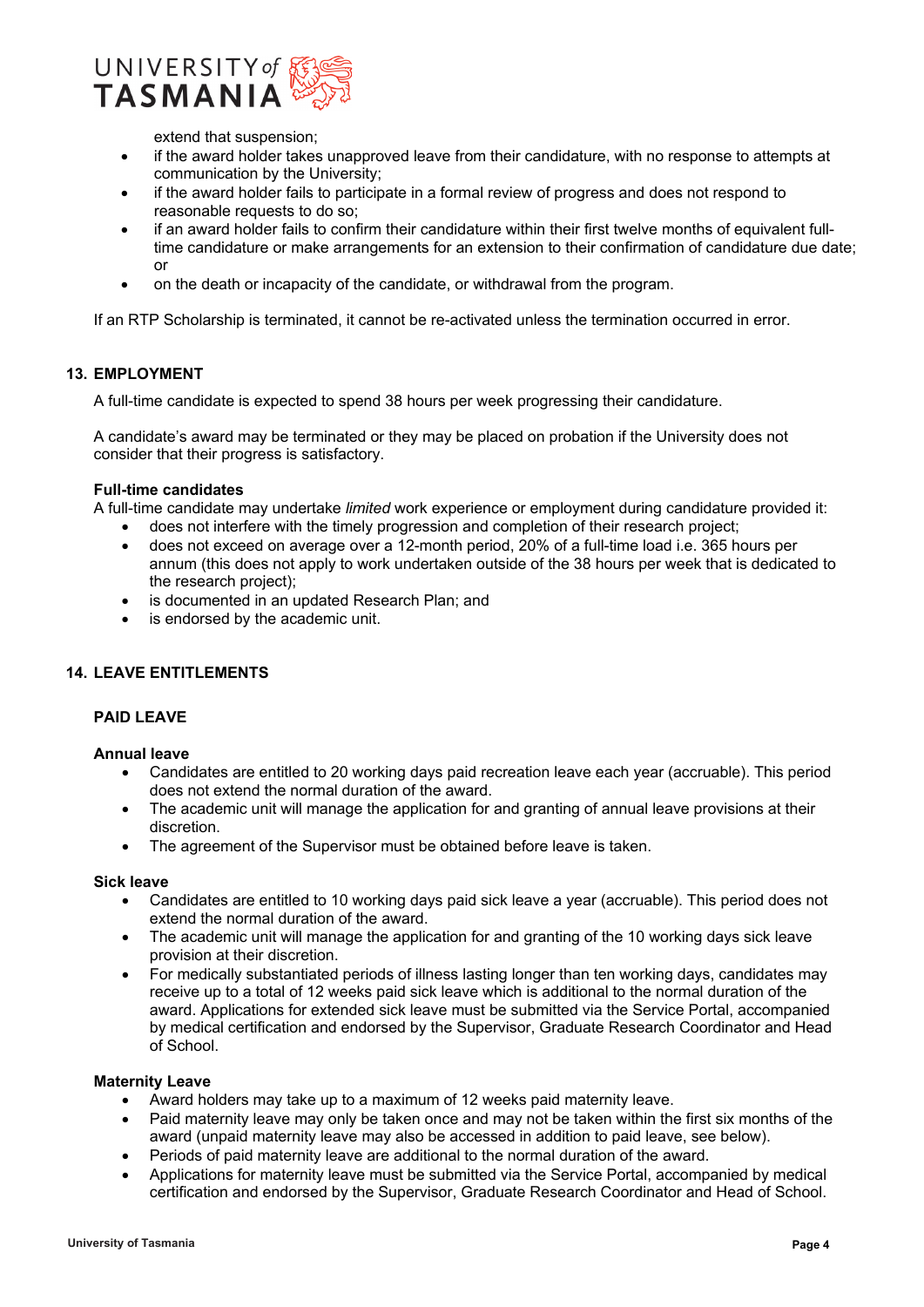

#### **Parental Leave**

- Candidates who are partners of persons giving birth and who have completed six months of their award, may take up to a maximum of 2 weeks paid leave during a period through 1 week before the expected birth and 5 weeks after the birth of the child.
- This leave can be taken only once during the tenure of the award (additional parental leave may be accessed as unpaid leave, see below).
- Paid parental leave is additional to the normal duration of the award.
- Applications for parental leave must be submitted via the Service Portal, accompanied by medical certification and endorsed by the Supervisor, Graduate Research Coordinator and Head of School.

## **UNPAID LEAVE**

Award holders may apply for periods of unpaid leave.

- Candidates who have not completed 12 months of their award or who wish to take a period of unpaid maternity leave in addition to the period of paid maternity leave may apply for an unpaid leave of absence.
- The total period of leave from the award during its duration generally may not exceed 12 months. In exceptional circumstances, where the recipient of the award can demonstrate reasons outside their control, additional periods of leave may be granted. Only under exceptional circumstances will leave be possible beyond 2 years in total.
- The end date of the award will be adjusted to account for the period of unpaid leave approved by the University.
- Applications for a leave of absence should be submitted via the Service Portal in line with the [HDR](https://www.utas.edu.au/research-admin/graduate-research/policies-and-forms/hdr-policies)  [Candidature Management and Enrolment Variation procedure](https://www.utas.edu.au/research-admin/graduate-research/policies-and-forms/hdr-policies)

## **15. APPEALS**

The appeal mechanism for resolution of disputes which may arise during candidature are described in the **[Research Training Ordinance](https://www.utas.edu.au/research-admin/graduate-research/policies-and-forms/hdr-policies)**. Appeals against decisions concerning the allocation of awards must be made in writing to the Dean of Graduate Research within 14 days of the applicant being notified of the decision. The Dean shall consider the case made by the applicant and convey its decision to the applicant. The applicant may, within 14 days of notification of the decision, lodge a written appeal against such decision for consideration. All correspondence is to be via the Graduate Research Office.

#### **16. RESEARCH OVERSEAS**

Candidates may be permitted to undertake fieldwork or research overseas when this is considered necessary by the supervisor and Head of School. Applications for overseas study should be lodged with the Graduate Research Office prior to commencement of the overseas study in accordance with the [HDR Candidature](https://www.utas.edu.au/research-admin/graduate-research/policies-and-forms/hdr-policies)  [Management and Enrolment Variation Procedure.](https://www.utas.edu.au/research-admin/graduate-research/policies-and-forms/hdr-policies)

The Award holder will not generally be allowed to undertake overseas study in the first six months of scholarship tenure. Candidature undertaken prior to the taking up of the scholarship will be taken into account in determining the earliest date on which the candidate may pursue paid overseas study.

## **17. RESEARCH AT OTHER ORGANISATIONS**

The University may permit a candidate to conduct part of the research at other organisations provided that there is adequate support and supervision for the award holder.

#### **18. OTHER COURSES**

An award holder may not engage in any academic course of study leading to a qualification which is not an essential part of the award holder's research higher degree.